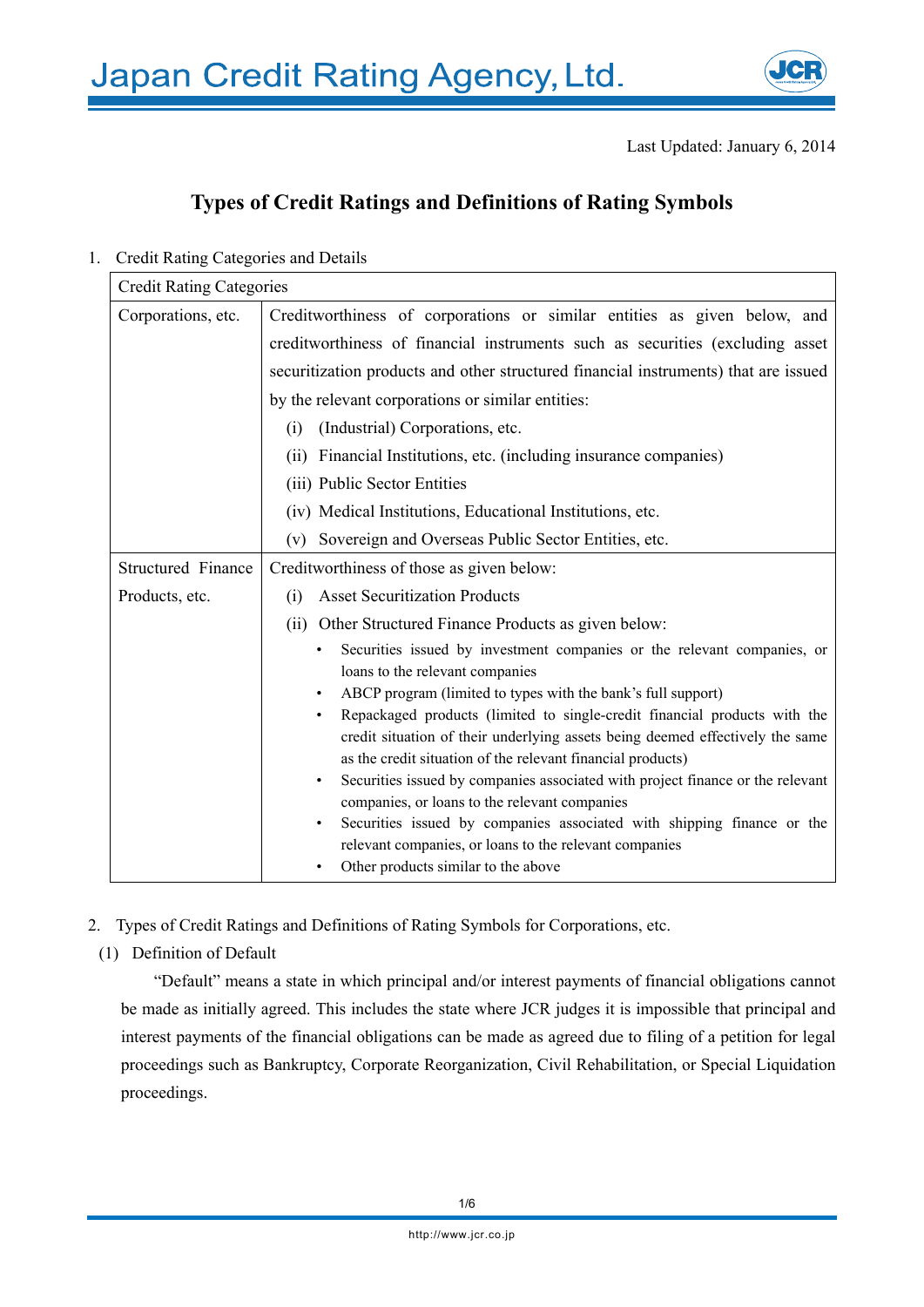

(2) Long-term Issuer Rating Scale

| AAA                                                                                                                                                                                                                                                                       | The highest level of certainty of an obligor to honor its financial obligations                                                                                                |
|---------------------------------------------------------------------------------------------------------------------------------------------------------------------------------------------------------------------------------------------------------------------------|--------------------------------------------------------------------------------------------------------------------------------------------------------------------------------|
| AA                                                                                                                                                                                                                                                                        | A very high level of certainty to honor the financial obligations                                                                                                              |
| A                                                                                                                                                                                                                                                                         | A high level of certainty to honor the financial obligations                                                                                                                   |
| <b>BBB</b>                                                                                                                                                                                                                                                                | An adequate level of certainty to honor the financial obligations. However, this certainty is<br>more likely to diminish in the future than with the higher rating categories. |
| BB                                                                                                                                                                                                                                                                        | Although the level of certainty to honor the financial obligations is not currently considered<br>problematic, this certainty may not persist in the future.                   |
| B                                                                                                                                                                                                                                                                         | A low level of certainty to honor the financial obligations, giving cause for concern                                                                                          |
| <b>CCC</b>                                                                                                                                                                                                                                                                | There are factors of uncertainty that the financial obligations will be honored, and there is a<br>possibility of default.                                                     |
| CC                                                                                                                                                                                                                                                                        | A high default risk                                                                                                                                                            |
| C                                                                                                                                                                                                                                                                         | A very high default risk                                                                                                                                                       |
| LD                                                                                                                                                                                                                                                                        | JCR judges that while an obligor does not honor part of the agreed to financial obligations,<br>but it honors all its other agreed to financial obligations.                   |
| D                                                                                                                                                                                                                                                                         | JCR judges that all the financial obligations are, in effect, in default.                                                                                                      |
| A plus (+) or minus (-) sign may be affixed to the rating symbols from AA to B to indicate relative standing within<br>each of those rating scales.<br>(a) A Long-term Issuer Rating Scale enables comparison of the overall capacity of an obligor (issuer) to honor its |                                                                                                                                                                                |

- (a) A Long-term Issuer Rating Scale enables comparison of the overall capacity of an obligor (issuer) to honor its entire financial obligations with such overall capacity of others.
- (b) The same Definitions of Rating Symbols and Scales shall be applied to the Ability to Pay Insurance Claims Rating.

## (3) Long-term Issue Rating Scale

| AAA           | The highest level of certainty of an obligor to honor its financial obligations                                                                                                |
|---------------|--------------------------------------------------------------------------------------------------------------------------------------------------------------------------------|
| AA            | A very high level of certainty to honor the financial obligations                                                                                                              |
| A             | A high level of certainty to honor the financial obligations                                                                                                                   |
| <b>BBB</b>    | An adequate level of certainty to honor the financial obligations. However, this certainty is<br>more likely to diminish in the future than with the higher rating categories. |
| BB            | Although the level of certainty to honor the financial obligations is not currently considered<br>problematic, this certainty may not persist in the future.                   |
| B             | A low level of certainty to honor the financial obligations, giving cause for concern                                                                                          |
| <b>CCC</b>    | There are factors of uncertainty that the financial obligations will be honored, and there is a<br>possibility of default.                                                     |
| CC            | A high default risk                                                                                                                                                            |
| $\mathcal{C}$ | A very high default risk                                                                                                                                                       |
| D             | JCR judges that the obligation is in default.                                                                                                                                  |

A plus (+) or minus (-) sign may be affixed to the rating symbols from AA to B to indicate relative standing within each of those rating scales.

<sup>(</sup>a) A Long-term Issue Rating Scale enables comparison of certainty that the obligations of more than a year will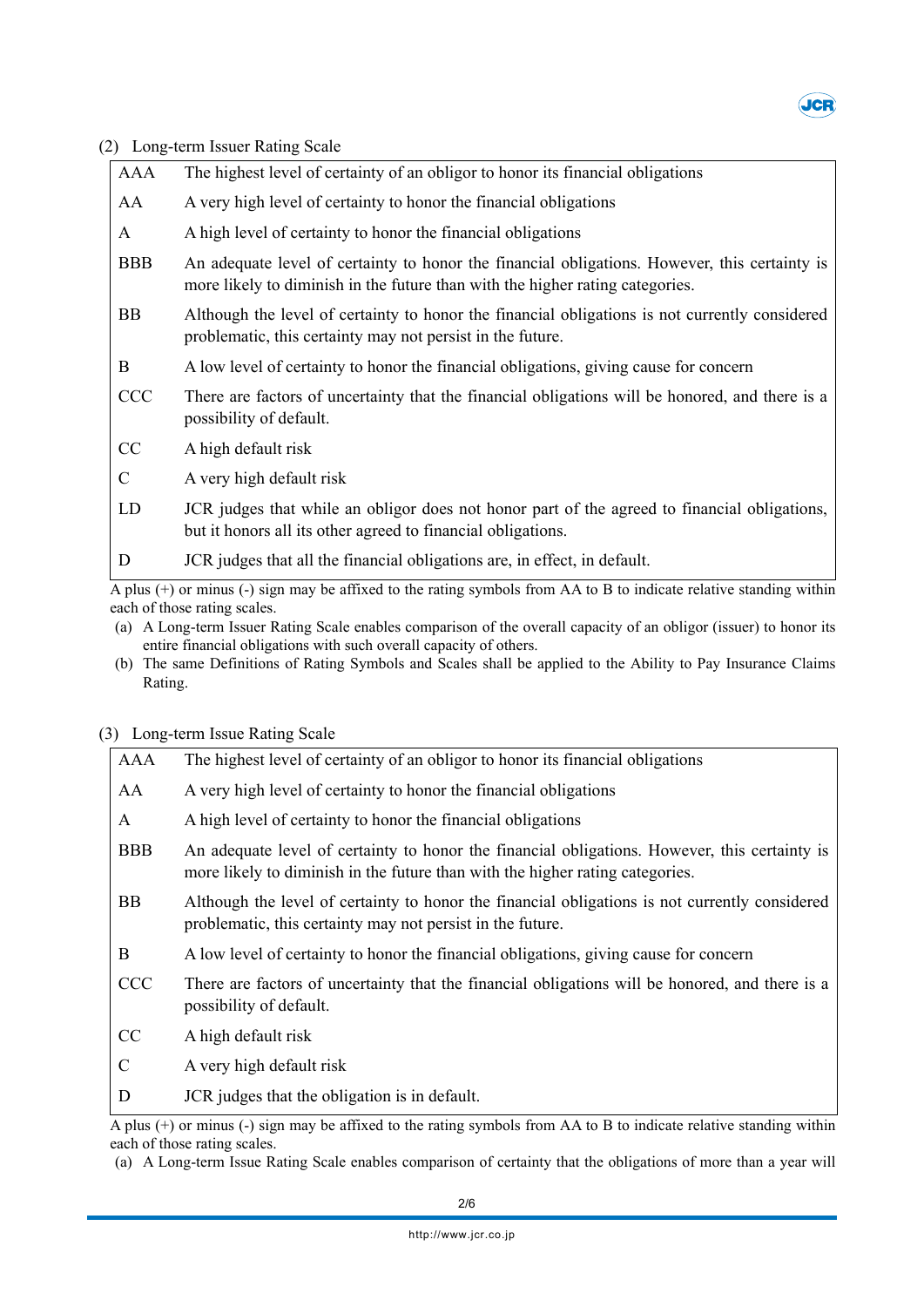

be honored.

- (b) In light of attempting to call investors' attention to this matter, JCR may make notch differences between a Long-term Issue Rating and Long-term Issuer Rating when it considers there is a difference in terms of probability of recovery between the two as a result of assessing the degree of certainty that the obligation will be honored as agreed.
- (c) A Long-term Issue Rating includes an issuer's specific obligations it owes such as bonds and issue programs (e.g., medium-term note program).
- (d) The same Definitions of Rating Symbols and Scales shall be applied to ratings for hybrid securities such as preferred stock.

(4) Short-term Issuer Rating Scale

- J-1 The highest level of certainty of an obligor to honor its short-term financial obligations. Within this rating category, obligations for which the certainty is particularly high are indicated by the symbol J-1+.
- J-2 A high level of certainty to honor the short-term financial obligations, but slightly less than J-1
- J-3 An adequate level of certainty of an obligor to honor its short-term financial obligations, but susceptible to adverse changes in circumstances
- NJ The certainty of an obligor to honor its short-term financial obligations is less than in the upper-ranking categories.
- LD JCR judges that while an obligor does not honor part of the agreed to financial obligations, but it honors all its other agreed to financial obligations.
- D JCR judges that all the financial obligations are, in effect, in default.
- (a) An Issuer Rating Scale enables comparison of the overall capacity of an obligor (issuer) to honor its entire financial obligations with such overall capacity of others. A Short-term Issuer Rating reflects an issuer's overall capacity to honor its entire financial obligations within a year.

(5) Short-term Issue Rating Scale

- J-1 The highest level of certainty of an obligor to honor its short-term financial obligations. Within this rating category, obligations for which the certainty is particularly high are indicated by the symbol J-1+.
- J-2 A high level of certainty to honor the short-term financial obligations, but slightly less than J-1
- J-3 An adequate level of certainty of an obligor to honor its short-term financial obligations, but susceptible to adverse changes in circumstances
- NJ The certainty of an obligor to honor its short-term financial obligations is less than in the upper-ranking categories.
- D **JCR** judges that the obligation is in default.
- (a) A Short-term Issue Rating Scale enables comparison of degrees of certainty that the obligations of within a year will be honored.
- (b) A Short-term Issue Rating includes an issuer's specific obligations it owes such as commercial paper programs (including electronic commercial paper).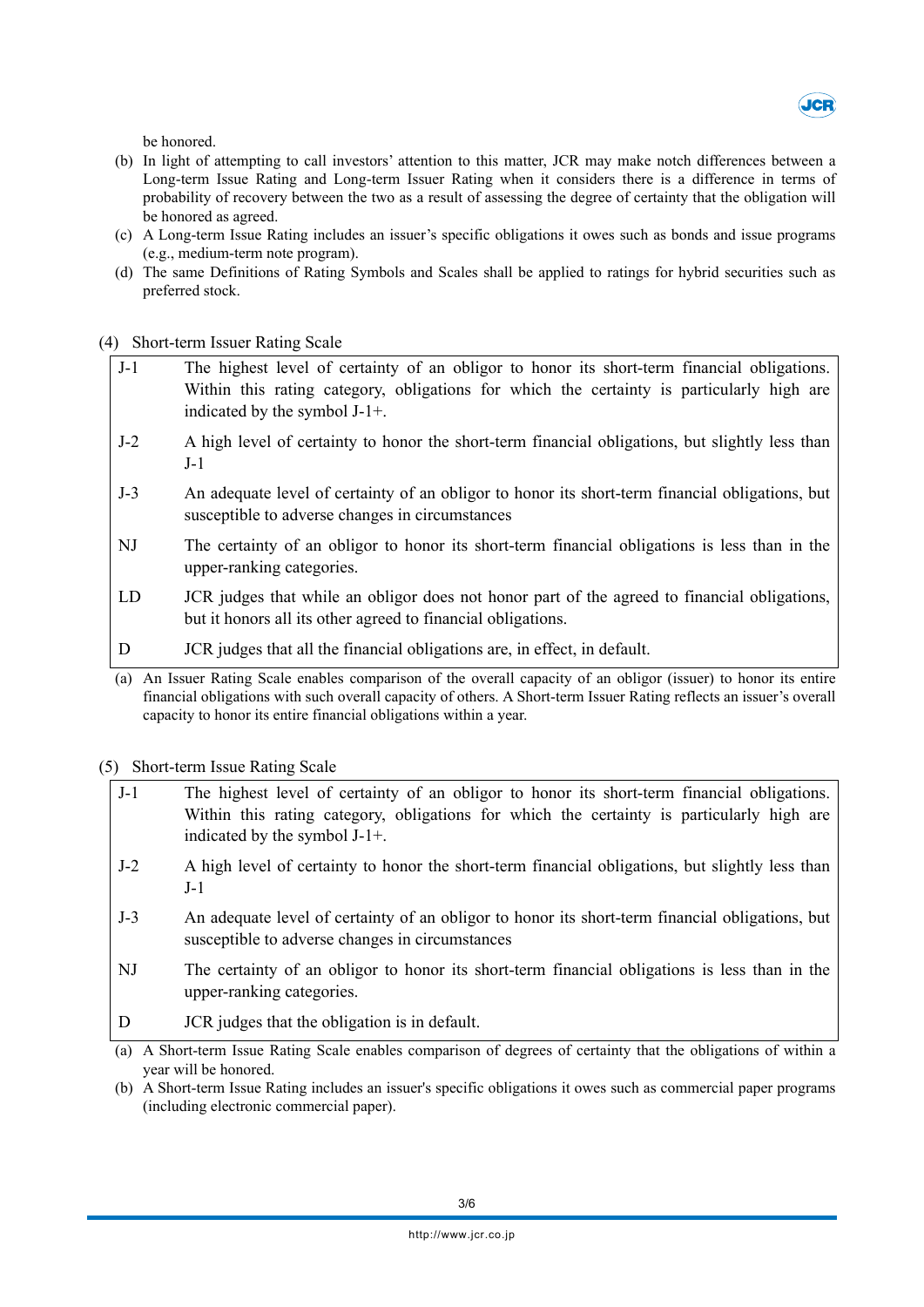

3. Types of Credit Ratings and Definitions of Rating Symbols for Structured Finance Products, etc.

All the aforementioned Types of Credit Ratings and Definitions of Rating Symbols shall be applied to ratings for Structured Finance Products, etc. For ratings on Investment Corporations, etc., both Issuer Rating and Issue Rating shall be applied.

## 4. Preliminary Rating

A preliminary rating is a credit rating assigned as a preliminary evaluation while material terms for issue to be rated are not yet finalized. When the issuing terms are finalized, JCR will confirm them and will assign a credit rating anew. The credit rating determined in this way is sometimes called a final rating. The rating level of the final rating may be different from that of the preliminary rating, depending on the final content of the terms, etc.

# 5. Unsolicited Credit Rating ("p" Rating)

An unsolicited credit rating is a credit rating assigned without solicitation by an obligor (issuer). JCR will assign an unsolicited credit rating with the consent of an issuer and, when assigned, JCR shall publicize the unsolicited credit rating without delay. In this case, JCR shall make it clear by affixing "p" to the rating symbol that the relevant credit rating is assigned without the solicitation by the issuer. Even for an unsolicited credit rating, JCR will assign the credit rating based on the same credit rating process, information and methodologies as those for a solicited credit rating, in principle. Even in cases where it is impossible to conduct an interview with the issuer or where only partial undisclosed information will be available or none of such information will be obtainable, JCR may assign an unsolicited credit rating when JCR can ensure the quality of the information used for the unsolicited credit rating. For a credit rating for a sovereign, in some cases, JCR may assign a rating without the consent of the applicable nation. Further, JCR will publicize a sovereign credit rating without affixing "p" to the rating symbol even if it is an unsolicited sovereign credit rating, however, JCR shall indicate in its press release that the relevant credit rating is the unsolicited credit rating.

## 6. Rating Outlook

A Rating Outlook is JCR's opinion regarding the likely direction of an issuer rating or an ability to pay insurance claims rating in one or two years after determination of the rating. A Rating Outlook falls into the following five categories: Positive, Stable, Negative, Developing, or Multiple.

Positive means that a rating may be raised, while Negative means it may be lowered. Stable means that a rating is not likely to change in the foreseeable future.

In a few instances, Developing or Multiple Outlook is assigned. Developing means that a credit rating may be upgraded or downgraded. Multiple means that an issuer has multiple outlooks for its ratings when it is highly likely that a credit rating on individual bonds, bank loans, an issuer rating, etc. will be revised with different directions of rating.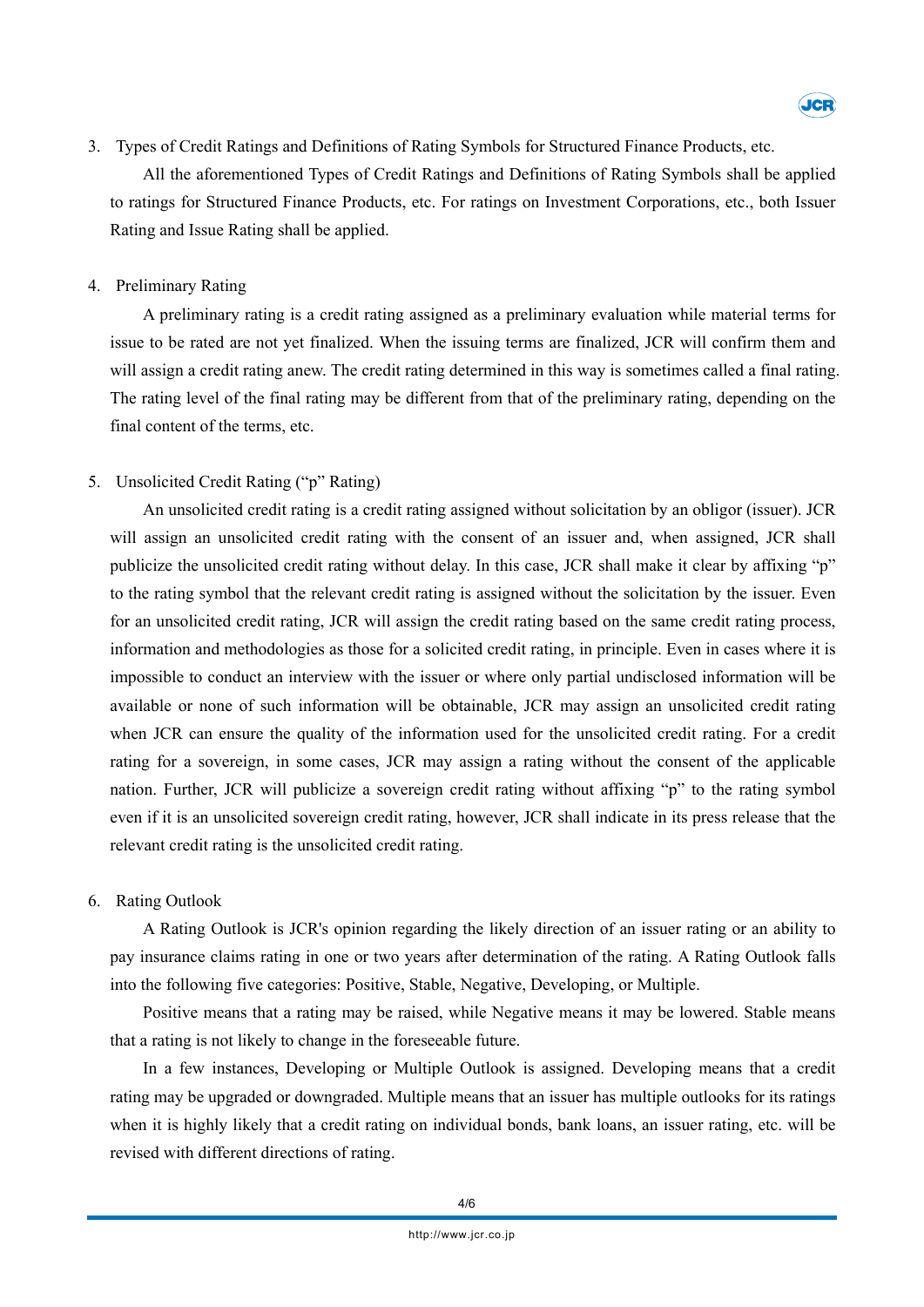

Even in cases where a rating outlook is Positive, Negative, Developing, or Multiple for a credit rating, it does not mean that the credit rating will necessarily be changed and, in the same way, even in cases where a rating outlook is Stable, the credit rating may be changed without changing the outlook in advance.

## 7. Credit Monitor

While there is a likelihood of a change in the credit rating, because a serious event occurs or is likely to occur such as a serious accident, proposed merger, lawsuit, administrative action, substantial change in business performance or capital enhancement, and when JCR deems it necessary to obtain additional information or make an additional analysis with respect to the event for determination of the credit rating, JCR will at any time place the credit rating under Credit Monitor, initiate a review procedure for the rating and will make an public announcement to that effect. A credit rating under Credit Monitor is identified by prefixing "#" to the rating symbol until its removal.

JCR designates directions to the Credit Monitor placed on all credit ratings, which indicates its opinion regarding the likely direction of the rating. A direction falls under three categories: Positive, Negative, or Developing. Positive means that a rating may be upgraded, while Negative means it may be downgraded. Developing means that a rating may be upgraded or downgraded.

Credit Monitor will be removed usually when JCR obtains the necessary information and completes the analysis about the event. The time to be spent before removing Credit Monitor is usually relatively short. However, in cases where JCR deems it important to confirm that certain conditions must be satisfied such as the case of approval for a merger by shareholders or the regulatory authority, then the time to the removal of Credit Monitor may become prolonged.

A credit rating under Credit Monitor does not mean that the credit rating will necessarily be changed in the future. In the same way, a credit rating may be changed without being placed under Credit Monitor in advance.

## 8. Suspension and Withdrawal of Credit Rating

JCR may suspend a credit rating if JCR deems that it is temporarily difficult or impossible to review the credit rating when a significant change occurs to the objective circumstances such as a situation where it becomes difficult or impossible to obtain the necessary information to review the credit rating. Suspension is a temporary measure, and if the event that caused Suspension is unlikely to be resolved, the credit rating will be withdrawn.

A credit rating will be withdrawn if JCR deems that it will be impossible to conduct a rating review into the future, because a significant change occurs to the objective circumstances such as lack of obligor (issuer) cooperation for provision of information. A credit rating may also be withdrawn if JCR deems that it is no longer necessary to sustain the credit rating due to bankruptcy procedures involving the issuer or other circumstances, or in the event that the need arises in order to comply with laws and ordinances,